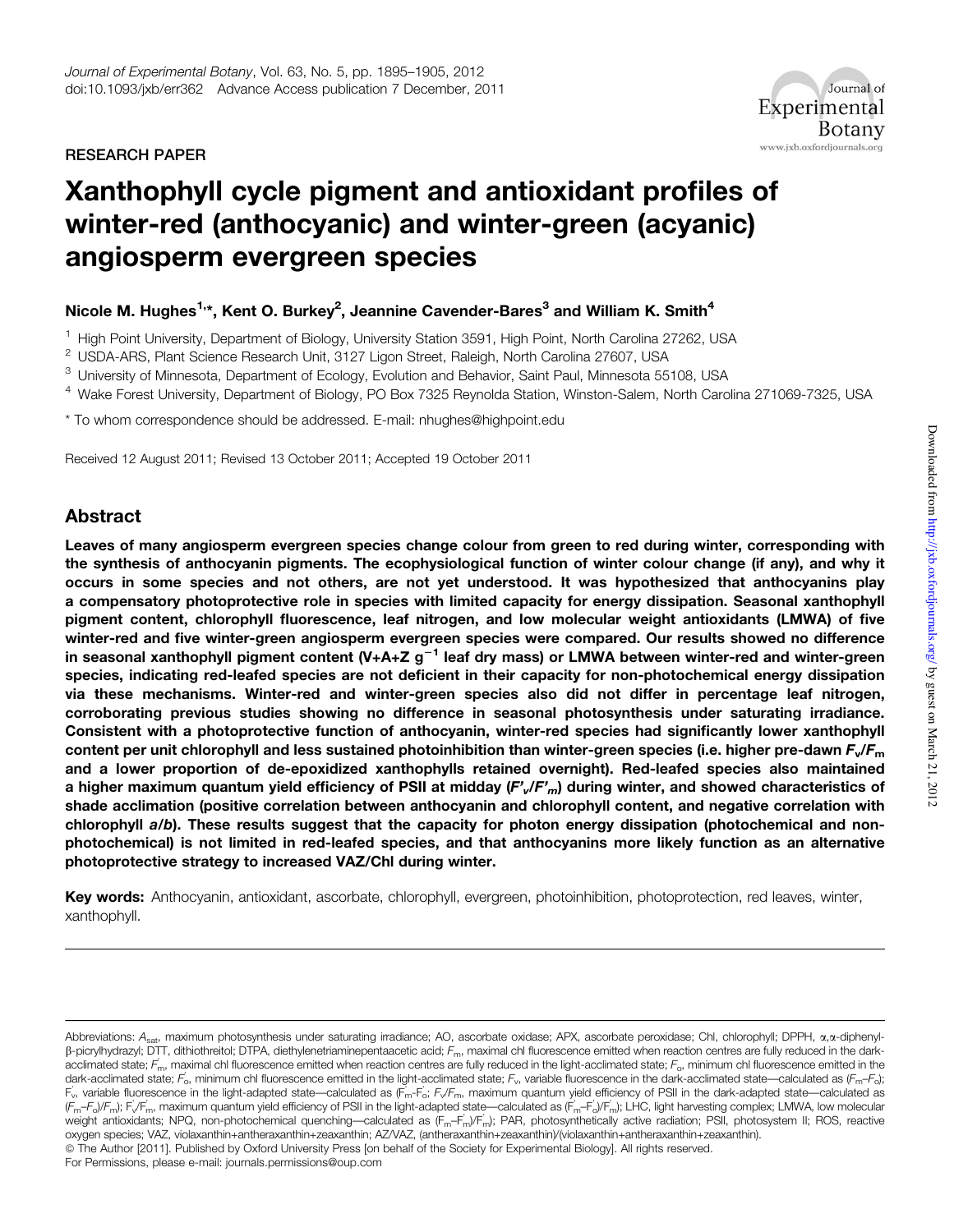# Introduction

## Photoprotection during winter

Evergreen plants have evolved a broad range of physiological adaptations enabling extended photosynthetic carbon gain during the winter months (for reviews see [Tranquillini,](#page-10-0) [1964](#page-10-0); [Nilsen, 1992](#page-10-0); Oquist and Huner, 2003; [Adams](#page-9-0) et al., [2004](#page-9-0)). Adaptations that allow photosynthetic tissues to avoid and/or dissipate excess light energy during the cold, winter months are especially important for reducing photooxidative damage ([Krause, 1994](#page-10-0)). Briefly, low temperatures inhibit the carboxylation reactions of the Calvin–Benson cycle but do not affect photon capture and electron transport; this imbalance in energy absorption versus photochemical-processing results in a greater proportion of closed reaction centres, increased energy and electron transfer to molecular oxygen by chlorophyll, production of radical oxygen species (ROS), and ultimately photo-oxidative damage ([Baker, 1994;](#page-9-0) Hüner et al.[, 1998;](#page-10-0) [Mittler, 2002](#page-10-0)). Therefore, evergreen species with diminished capacity for carbon fixation during winter must up-regulate photoprotective mechanisms to alleviate the potentially harmful imbalance between the capture and processing of photon energy ([Verhoeven](#page-10-0) et al., 1999; [Adams](#page-9-0) et al., 2002, [2004](#page-9-0)).

Non-radiative energy dissipation is a strategy used by all plants in which excess excitation energy is diverted away from  $P_{680}$  in photosystem II (PSII) and dissipated as heat. This can be accomplished via several mechanisms—the physical dissociation of the light harvesting complex (LHC) from photosystem II (PSII), de-activation of the D1 protein in PSII, and the xanthophyll cycle (Björkman and Demmig-Adams, 1994; [Ottander](#page-10-0) et al., 1995; [Adams](#page-9-0) et al., 2001, [2002](#page-9-0); [Rosenqvist and van Kooten, 2003\)](#page-10-0). Because these processes are competitive with photochemistry, they are collectively termed non-photochemical quenching (NPQ). As might be expected, evergreen plants commonly increase all components of NPQ during winter, with the greatest increases in plants exposed to the highest irradiances [\(Logan](#page-10-0) et al.[, 1998;](#page-10-0) [Cavender-Bares](#page-9-0) et al., 1999, [2005](#page-9-0); Verhoeven et al., 1999, [2005](#page-10-0); Close et al.[, 2003;](#page-9-0) [Adams](#page-9-0) et al., 2004). Antioxidants represent a second line of defence by which plants may curtail photo-oxidative damage once ROS have formed ([Grace and Logan, 1996;](#page-9-0) [Kytridis and Manetas,](#page-10-0) [2006\)](#page-10-0). Up-regulation of antioxidants (e.g. Mehler-peroxidase pathway) has been reported in cases of high light stress ([Grace and Logan, 1996;](#page-9-0) [Logan](#page-10-0) et al., 1998; [Garcia-Plazaola](#page-9-0) et al.[, 2004](#page-9-0)), and may also vary seasonally, concomitant with increased vulnerability to photo-oxidative stress [\(Esterbauer](#page-9-0) [and Grill, 1978;](#page-9-0) [Anderson](#page-9-0) et al., 1992; Polle et al.[, 1996;](#page-10-0) [Garcia-Plazaola](#page-9-0) et al., 1999).

While NPQ and antioxidants appear to be ubiquitous in the plant kingdom, the synthesis of anthocyanin pigments during periods of high light stress is not. Anthocyanins are vacuolar pigments responsible for the red, purple, and blue colouration of plant tissues in many plant species, and have been implicated as playing a photoprotective role in photosynthetic tissues (for reviews see [Chalker-Scott, 1999;](#page-9-0) [Gould, 2004;](#page-9-0) [Archetti](#page-9-0) et al., 2009; [Hughes, 2011](#page-9-0)). Their presence results in a conspicuous red to purple colouration of leaves, and has been reported in leaves under high light in combination with cold stress (Close et al.[, 2002;](#page-9-0) Hughes and Smith, 2007a, b; [Kytridis](#page-10-0) et al., 2008), drought stress (Spyropoulos and Mavormmatis, 1978; [Sherwin and](#page-10-0) [Farrant, 1998](#page-10-0); Yang et al.[, 2000\)](#page-10-0), and photosyntheticallyvulnerable stages of leaf ontogeny (Feild et al.[, 2001;](#page-9-0) [Lee](#page-10-0) et al.[, 2003;](#page-10-0) [Karageorgou and Manetas, 2006;](#page-10-0) [Hughes](#page-10-0) et al., [2007](#page-10-0)). In vivo, the anthocyanic layer intercepts up to 43% incoming photosynthetically active radiation (PAR), primarily in the 500–600 nm waveband [\(Pietrini and Massacci,](#page-10-0) [1998](#page-10-0)). This 'sunscreen' effect has been shown to reduce photoinhibition of photosynthesis in subjacent cells [\(Feild](#page-9-0) et al.[, 2001](#page-9-0); [Hughes](#page-10-0) et al., 2005; [Liakopoulos](#page-10-0) et al., 2006; Hughes and Smith, 2007b). Increasing evidence also suggests anthocyanins function as in vivo antioxidants, neutralizing hydrogen peroxide that crosses the vacuolar tonoplast ([Gould](#page-9-0) et al., 2002; [Kytridis and Manetas, 2006](#page-10-0)). Given the increased vulnerability to photo-oxidative damage inherent in winter photosynthesis, it is not surprising that many angiosperm evergreen species synthesize anthocyanins in winter leaves. Why, then, do only some species exhibit this winter colour change, while others do not?

# Winter redness versus greenness

Previous studies attempting to define a common stress factor that unifies species undergoing winter-reddening have thus far been unsuccessful (see [Hughes, 2011](#page-9-0), for a review). Hughes and Smith (2007a) tested whether a limited capacity for winter photosynthesis could be linked to winter reddening, as reduced energy sinks might render plants more vulnerable to increased light stress, thus warranting additional protection from anthocyanin pigments. However, no difference in seasonal photosynthetic carbon gain (i.e. photosynthetic gas exchange under saturating irradiance) was observed between winter-red and winter-green species in the Appalachian mountains, USA, and, the highest winter photosynthesis reported in the study was in a winter-red species (Lonicera japonica). [Hughes](#page-10-0) et al. (2010) examined the possible relationship between winter anthocyanin production and drought tolerance, as low leaf water potentials are known to induce anthocyanin synthesis (Spyropoulos and Mavormmatis, 1978; [Sherwin and Farrant, 1998](#page-10-0); [Yang](#page-10-0) et al., [2000\)](#page-10-0). Here too, red and green-leafed species overlapped considerably in daily water potentials and their degree of physiological acclimation to drought stress (e.g. cell wall hardening, osmotic adjustment). [Kytridis](#page-10-0) et al. (2008) examined winter-red versus winter-green morphotypes of the Mediterranean evergreen Cistus creticus. This intra-specific study showed that anthocyanic phenotypes had smaller pools of xanthophyll pigments throughout the year compared with green phenotypes, as well as decreased nitrogen and photosynthetic inferiority. Their results suggested that anthocyanins play a compensatory, photoprotective role when capacity for non-photochemical quenching and/or photosynthesis is limited. While some components of this idea have been tested at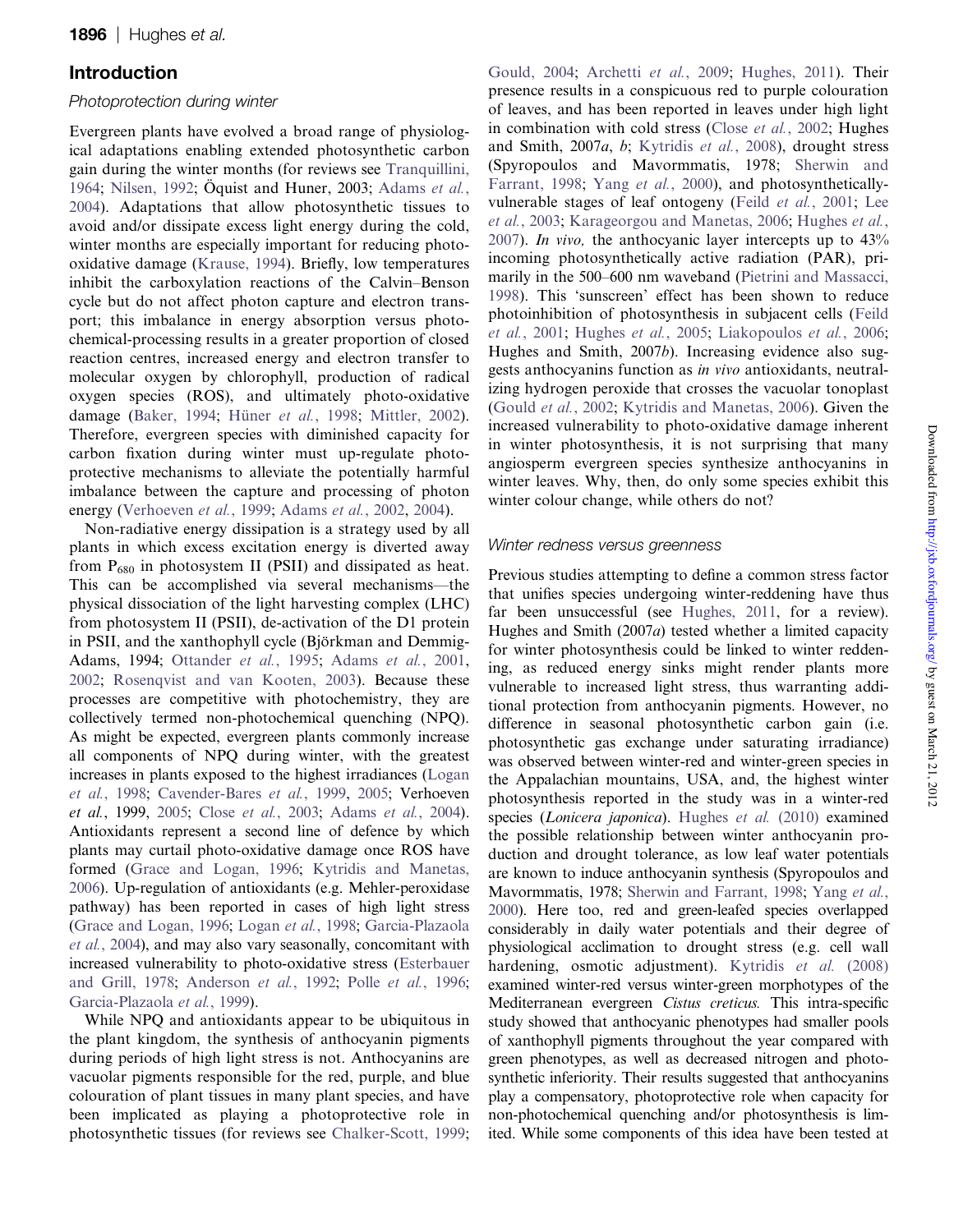the inter-specific level (photosynthetic capacity; Hughes and Smith, 2007a), others (xanthophyll cycle pigment pool size, leaf nitrogen, NPQ) have not. Comparisons of these, and other, photoprotective mechanisms at the inter-species level could therefore be helpful not only for testing the photoprotection hypothesis for winter colour change, but also for determining why some species exhibit winter colour change while others do not.

In the current study, ten angiosperm evergreen species were examined, including five species which synthesize anthocyanin in winter leaves, and five which do not. These species were previously characterized for seasonal photosynthetic capacity in Hughes and Smith (2007a). Xanthophyll cycle pigments, chlorophyll fluorescence, and low molecular weight antioxidants (LMWA) are compared here during both summer (before colour change) and winter (after). If anthocyanins function in photoprotection, then signs of acclimation to decreased light stress should be observed in winter-red species compared with winter-green, but only during winter, when anthocyanins were present. Seasonal comparisons were also used to determine whether winter-red species were intrinsically deficient in other photoprotective constituents, such as xanthophyll cycle pigments and/or antioxidants, relative to winter-green species.

## Materials and methods

#### Sites and species

Field sites and species used were the same as those described in Hughes and Smith (2007a). Winter red-leafed species included two clonal groundcover herbaceous species—Galax urceolata (Poir.) Brummitt and Gaultheria procumbens (L.), one vine species-Lonicerajaponica (Thunb.), and two shrub species—Leucothoe fontanesiana (Steud.) Sleumer and Rhododendron sp. (a horticultural azalea). Winter green-leafed species included one vine species—*Vinca minor* (L.), and four shrub species—*Rhododendron* catawbiense (Michx.), Kalmia latifolia (L.), Rhododendron maximum (L.), and Rhododendron sp. (a horticultural azalea). Sunexposed, first year leaves were used in all measurements. In shrub species (all Ericaceae), first year leaves comprised the most apical whorl. Measurements were taken on south-facing branches of shoots: at midday [1300 h and 1500 h on sunny days (<10% cloud cover)], and pre-dawn (0100 and 0300 h). Field temperatures were derived from a local field station, approximately 8 km from the study site, archived online at [http://www.wunderground.com/](http://www.wunderground.com/weatherstation/WXDailyHistory.asp?ID=KNCCROSS1) [weatherstation/WXDailyHistory.asp?ID](http://www.wunderground.com/weatherstation/WXDailyHistory.asp?ID=KNCCROSS1)=[KNCCROSS1](http://www.wunderground.com/weatherstation/WXDailyHistory.asp?ID=KNCCROSS1).

#### Pigment analyses

Leaf tissues were collected at pre-dawn on one summer day (5 September 2007: high, 26 °C; low, 9 °C) and at pre-dawn and midday on one winter day (25 February 2008: high, 13  $\degree$ C, low,  $0^{\circ}$ C). Six 1.1 cm<sup>2</sup> hole-punches were derived from one leaf of five separate individuals, and immediately frozen in foil envelopes in liquid nitrogen; tissues were stored at  $-80$  °C until analysis. Chlorophylls and carotenoids were extracted from one leaf disc, anthocyanins were extracted from a second disc, and % water content was determined with a third (in order to estimate % dry mass for leaf tissues of other samples).

For chlorophyll and carotenoid extractions, the fresh mass of the frozen disc was measured first. The disc was then immediately ground in 2 ml 80% acetone and centrifuged for 2 min at 13 000 rpm. The pellet was re-extracted in 1 ml 100% acetone and centrifuged for 2 min at 13 000 rpm. The pooled supernatant was filtered through 0.45 micron nylon filters (Millex- HV, Millipore Filter Corp., Bedford, MA). Chromatography was carried out on an Agilent 1200 Series system with a diode array detector and quaternary pump. Pigments were separated on an Allosphere ODS-1 column (5  $\mu$ m particle size, 250×4.6 mm). The flow rate for pigment separation was 2 ml  $m^{-1}$  with a 20  $\mu$ l injection. Solvent programmes were adapted from [Gilmore and Yamamoto](#page-9-0) [\(1991\).](#page-9-0) Solvent A (acetonitrile:methanol:0.1 M TRIS pH 8.0) (76:17:7 by vol.) was run for 6 min, a 2 min gradient was run from Solvent A to Solvent B (4:1 v/v, methanol:hexane), then Solvent B was run for 4 min, before a 12 min column equilibrium of Solvent A. Peaks were detected at 445 nm and assessed using ChemStation Software (Agilent Technol., Palo Alto, CA).

Anthocyanins were extracted in 1 ml of 1% HCl in methanol, and quantified spectrophotometrically as  $A_{530}$ –0.24 $A_{653}$  with an extinction coefficient of 30 000 l mol<sup>-1</sup> cm<sup>-1</sup> [\(Murray and](#page-10-0) [Hackett, 1991\)](#page-10-0) using a Hewlett Packard 8453 UV-VIS spectrophotometer (Hewlett Packard, Palo Alto, CA). All pigment contents were expressed on a dry mass basis (rather than leaf area) because leaves of different species varied substantially in leaf thickness.

#### Chlorophyll fluorescence

Chlorophyll a fluorescence measurements were derived on the same days and times as tissues were sampled for pigment analyses, though different individual leaves were used. For same-day measurements (i.e.  $F_v/F_m$  and Fv'/Fm'), individual leaves were tagged and re-sampled. A PAM Fluorescence System (Hansatech Institute, model FMS-2, Cambridge, UK) emitting a 2 s long, 3 mmol  $m^{-2}$  s<sup>-1</sup>, amber (594 nm) saturating pulse was used to derive dark-adapted pre-dawn maximum quantum yield efficiency of PSII, or  $F_v/F_m$ .  $F_v$  was calculated as  $F_m-F_o$ . At midday, quantum yield efficiency of PSII in the light, or  $Fv'/Fm'$  (or  $(Fm' - Fo')/Fm')$ , was measured by applying the measurement clip to sun-exposed leaves, and quickly applying the measuring clip (resulting in 1–2 s of darkness as the measurement head was applied). From  $F_v/F_m$  and Fv'/Fm', Stern-Volmer non-photochemical quenching (NPQ) at midday was calculated for individual leaves as  $(Fm - Fm')/Fm'$  [\(Rosenqvist and van Kooten, 2003](#page-10-0)). One leaf from five to seven separate individual plants was sampled for each species.

#### **Antioxidants**

Total low molecular weight antioxidants (LMWA) and ascorbic acid (total and reduced) were quantified at midday on two summer days (2 August 2007: high,  $25 \text{ °C}$ ; low, 14  $\text{ °C}$ ; and 5 September 2007: high, 26 °C; low, 9 °C) and one winter day (27 February 2007: high, 10 °C; low,  $-3$  °C). Whole leaves were excised from branches, placed in cryogenic bags, and immersed in liquid nitrogen within 10 sec of excision; tissues were frozen at  $-80$  °C until analysed.

LMWA were quantified using the stable radical  $\alpha$ , $\alpha$ -diphenyl- $\beta$ -picrylhydrazyl (DPPH), as described in [Hughes](#page-10-0) *et al.* (2005). Briefly, 20 mg of freeze-dried tissue was extracted in 4 ml of MeOH:H<sub>2</sub>O:acetic acid (70:23:7 by vol.) for 18–24 h at 4 °C in the dark. The solution was centrifuged for 2 min and the supernatant was assayed at varying concentrations to determine the concentration of leaf extract ( $\mu$ g dry wt ml<sup>-1</sup>) needed to neutralize 180  $\mu$ M DPPH by 50%  $(IC_{50})$ .

Levels of ascorbate (an important antioxidant in the Mehlerperoxidase pathway) were also measured, as ascorbate levels are known to be particularly sensitive to light stress [\(Grace and Logan,](#page-9-0) [1996](#page-9-0)). Reduced ascorbate was quantified using an ascorbate oxidase (AO) assay and the proportion of the ascorbate pool in an oxidized state was quantified by assaying with dithiothreitol (DTT) ([Luwe](#page-10-0) et al.[, 1993;](#page-10-0) [Burkey](#page-9-0) et al., 2006). Two hundred mg of frozen, ground, fresh tissue were extracted in 1:10 volume (mg:ml) of 6% (w/v) meta-phosphoric acid, 0.2 mM diethylenetriaminepentaacetic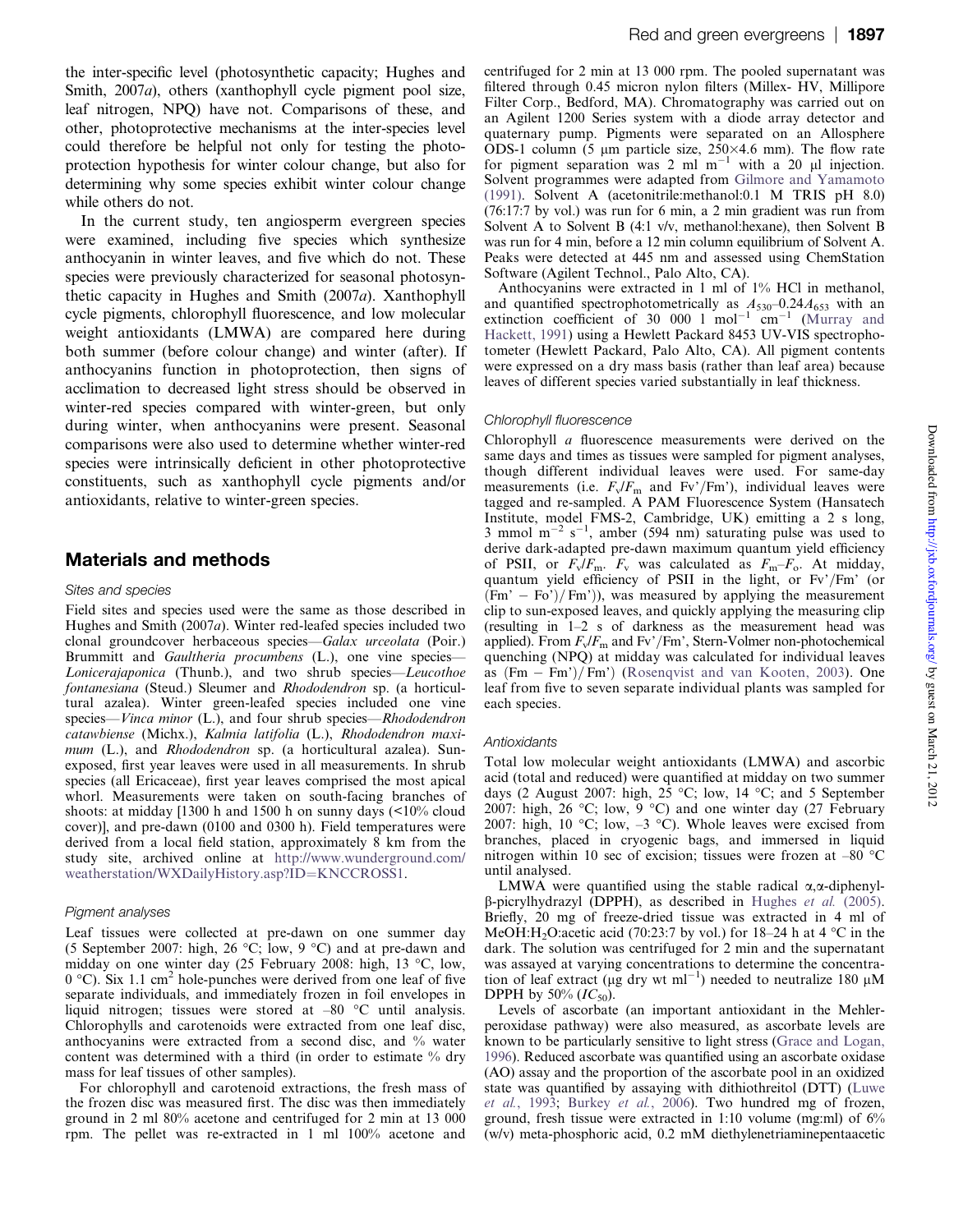acid (DTPA) extraction buffer for 10 min on ice. The extraction solution and tissue were then centrifuged at 20 000 g for 10 min at  $4 \degree C$ . A 0.5 ml aliquot of the supernatant was centrifuged and used for analyses. Independent experiments based on the addition of known quantities of commercial ascorbic acid during tissue extraction showed that  $87\pm11\%$  (mean  $\pm$ standard deviation for the ten species) was recovered in the reduced form, thus demonstrating this protocol efficiently extracted ascorbate without significant changes in redox state.

For quantification of reduced ascorbate,  $5 \mu l$  of the extraction solution was combined with 0.995 ml of KPi buffer (pH 7.0 100 mM KH<sub>2</sub>PO<sub>4</sub> in ddH<sub>2</sub>O), and  $A_{265}$  nm was measured. Two µl of 1 U  $\mu$ l<sup>-1</sup>AO (1000 U ascorbate oxidase in 1.0 mlL KPi) was then added, and after 2 min, reduced ascorbate was quantified as  $\Delta A_{265}$ using the extinction coefficient at 265 nm of  $\varepsilon$ 265nm=14.3 mM<sup>-</sup>  $cm^{-}$ <sup>I</sup>. For assay of oxidized ascorbate 5  $\mu\mu$ l of 200 mM DTT was used in the place of AO in the described protocol, and reaction time was 5 min instead of 2 min.

#### Leaf nitrogen

Ten mg of homogenized, freeze-dried tissue left over from LMWA analyses were analysed for percentage leaf nitrogen and carbon: nitrogen ratios using a CHN 2400 Elemental Analyzer (Perkin Elmer Corporation, Norwalk, CT). A NIST (National Institute of Standards and Technology) standard was also run every 22 samples to ensure accuracy of measurements.

#### **Statistics**

Normality for all data was assessed using the Shapiro–Wilks test, and determined as  $P > 0.05$ . Log<sub>10</sub> and square root transformations were used to normalize data when  $P \leq 0.05$ . Photopigment content for winter-red and winter-green species was compared using a nested MANOVA (species nested within colour). Separate tests were run for summer pre-dawn, winter pre-dawn, and winter midday measurements. Fluorescence parameters  $(F_v/F_m, Fv'/Fm')$ , and NPQ) were analysed similarly. Pre-dawn summer and winter pigment levels were compared within individual species using a two-tailed, Student's t test assuming equal variance. Antioxidants (LMWA, ascorbate, and per cent reduced ascorbate) for red-leafed versus green-leafed species were each analysed using a Kruskal–Wallis test, due to a non-normal distribution of the data. Seasonal changes in antioxidant levels within species were made using a Student's  $t$  test, and compared using late summer (September) versus winter levels. The correlations between anthocyanin, chlorophyll content, and chlorophyll a/b were determined using regression analyses, pooling data from both pre-dawn and midday tissues.

To determine roughly whether our diverse phylogenetic sampling muddled the results, analyses were repeated using only species within the Ericaceae, which included three green-leafed species (Rhododendron spp., Kalmia latifolia), and three red-leafed species (Gaultheria procumbens, Leucothoe fontanesiana, and Rhododendron sp.).

# **Results**

#### Pigment analyses

Mean values for each species are listed in [Table 1](#page-4-0); averages for leaf-colour groups are illustrated in [Fig. 1.](#page-5-0) During summer, when leaves of all species were green, there was no significant winter-colour effect on xanthophyll cycle pigment pool size (violaxanthin+antheraxanthin+zeaxanthin, or VAZ) on a per chlorophyll basis  $(P=0.11)$ . On a per unit dry mass basis, winter-red species had a marginally higher VAZ content  $(P=0.07)$ . Per cent de-epoxidation of xanthophyll pigments (AZ/VAZ) did not differ between winter-red and winter-green species during summer  $(P=0.99)$ . Winter-red species had significantly greater amounts of total chlorophyll (chlorophyll +b) ( $P=0.003$ ) and  $\beta$ -carotene ( $P < 0.001$ ) during summer, but there was no significant winter-colour effect on chlorophyll  $alb$  ( $P=0.47$ ) ([Fig. 1B, D](#page-5-0), respectively). Similar results were derived when non-Ericaceae were excluded from data analyses (data not shown), suggesting that the results were probably not significantly influenced by the diverse phylogeny of our sampled community.

During winter, after colour change had occurred, there was no significant winter-colour effect on VAZ content on a dry mass basis either at pre-dawn or midday  $(P=0.42$  and  $P=0.36$ , respectively), but winter-green species had significantly higher VAZ on a chlorophyll content basis ( $P \le 0.001$ ) at both pre-dawn and midday [\(Fig. 1A, C, D\)](#page-5-0). Red-leafed species had significantly higher chlorophyll content than winter-green species at both pre-dawn and midday ( $P=0.038$ ) and  $P \leq 0.001$ , respectively), and significantly lower chl alb ratios ( $P \le 0.0001$  at pre-dawn and midday). Per cent xanthophyll de-epoxidation (AZ/VAZ) was significantly higher in green-leafed species at pre-dawn during winter  $(P \le 0.0001)$  but not during midday  $(P=0.57)$ . Anthocyanin content had a significant negative correlation with chlorophyll *alb*  $(r^2=0.26, P=0.003)$  and a significant positive correlation with total chlorophyll  $(r^2=0.13, P=0.04)$  [\(Fig. 2](#page-6-0)).

During the winter, two of the five winter-green species showed significant increases ( $P \le 0.05$ ) in xanthophyll cycle pigment content on a dry mass basis relative to summer (R. catawbiense and R. maximum), while one showed a significant decrease  $(V.$  minor); none of the winter-red species exhibited significant changes in VAZ between seasons ([Table 1](#page-4-0)). All species except R. catawbiense and R. maximum showed significant declines in average total chlorophyll content between summer and winter (ranging from 35% to 60%). All winter-green species except  $V$ . minor had significant increases in chlorophyll *alb* from summer to winter, while no winter-red species exhibited any significant change [\(Fig. 1D](#page-5-0)). Four of the five winter-green species showed significant increases in average VAZ on a per chlorophyll basis during winter relative to summer, as did all winter-red species (the exception was  $V$ . *minor*) [\(Table 1](#page-4-0)).

#### Chlorophyll fluorescence

Consistent with the pre-dawn xanthophyll (AZ/VAZ) results, pre-dawn  $F_v/F_m$  values of winter-red species were significantly higher than those of winter-green species during winter  $(P \le 0.0001)$  ([Fig. 3A](#page-7-0)), but not during summer  $(P=0.18)$  (data not shown). At midday during winter, red-leafed species also had significantly higher  $Fv'/Fm'$ , and higher NPQ than greenleafed species ( $P \le 0.0001$  for both; [Fig. 3C, E](#page-7-0)).

#### **Antioxidants**

There was no significant association between winter leaf colour and total low molecular weight antioxidants (as measured by DPPH assay) during either mid-summer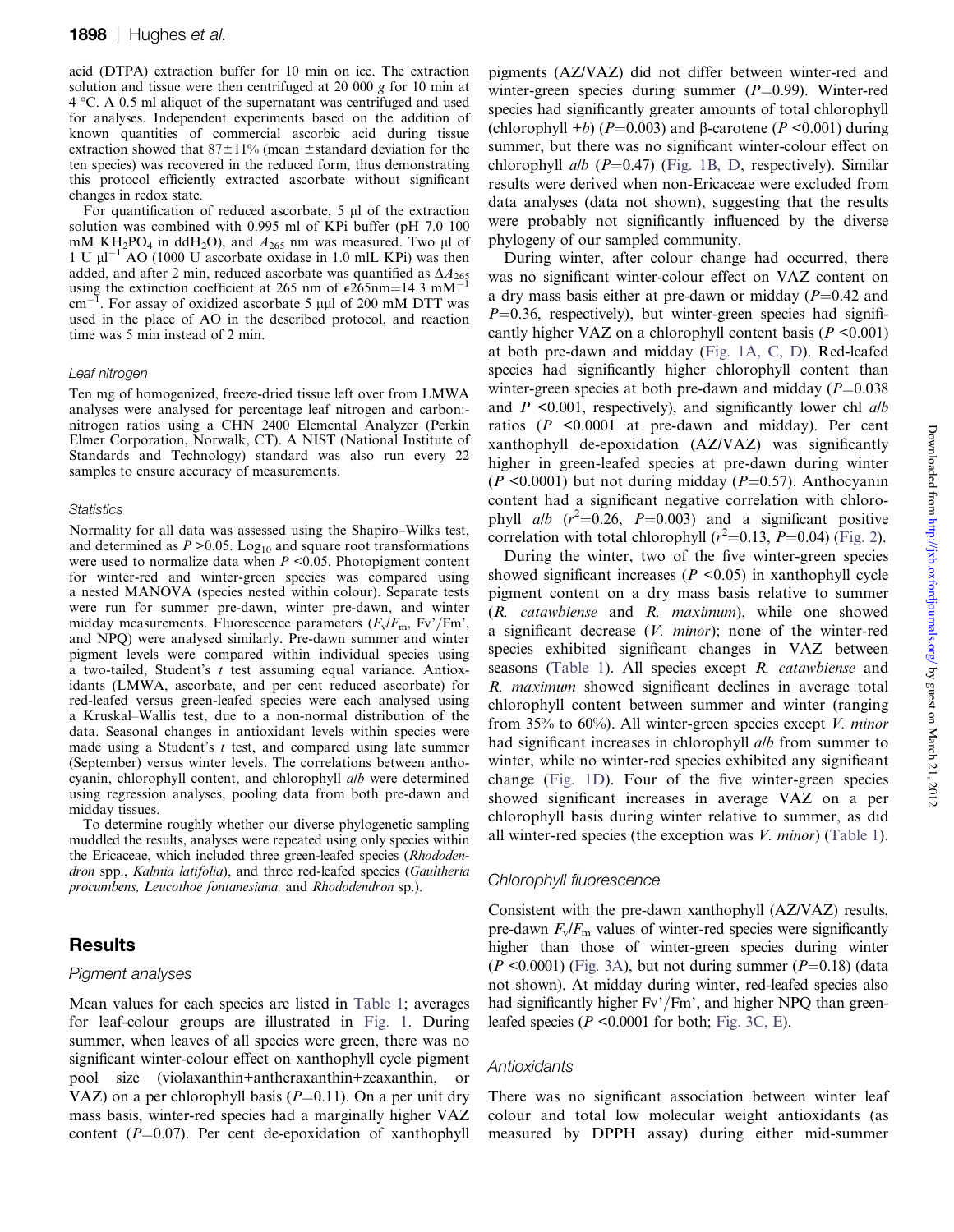## Table 1. Mean seasonal (summer and winter) pigment data by species, with standard deviation

Values represent means of 4–6 individuals. PD, pre-dawn; MD, midday. All carotenoids  $=$  nmol/g dry tissue; chl a+b ( $\mu$ mol/g dry tissue); VAZ/Chl (mmol/mol) with SD; anthocyanin nmol g<sup>-1</sup>.

| <b>Red Species</b> | Season | Time      | Neox.     | Lutein    | $\beta$ -caro. | <b>VAZ</b> | (AZ)/(VAZ)  | Chl $a + b$ | Chl a/b    | VAZ/Chl   | Anthocya.  |
|--------------------|--------|-----------|-----------|-----------|----------------|------------|-------------|-------------|------------|-----------|------------|
| Leucothoe          | Summer | PD        | 203 (48)  | 421 (110) | 422 (94)       | 370 (35)   | .147(.059)  | 7.13(1.8)   | 1.89(.05)  | .054(.01) |            |
| fontanesiana       | Winter | PD        | 141 (57)  | 322 (110) | 148 (59)       | 285 (110)  | .413 (.079) | 3.25(1.2)   | 1.73(0.18) | .088(.01) | 3.2(1.2)   |
|                    |        | <b>MD</b> | 129 (38)  | 351 (100) | 186 (59)       | 253 (20)   | .903(.052)  | 3.90(1.5)   | 1.90(.31)  | .072(.03) | 2.67(2.0)  |
| Galax              | Summer | PD        | 256 (37)  | 580 (99)  | 493 (87)       | 329 (68)   | .269 (.095) | 9.52(1.3)   | 1.77(.09)  | .034(.01) |            |
| urceolata          | Winter | PD        | 206 (48)  | 519 (130) | 233 (56)       | 360 (110)  | .433 (.130) | 6.24(1.3)   | 1.63(.06)  | .057(.01) | 4.86(2.9)  |
|                    |        | <b>MD</b> | 188 (43)  | 467 (130) | 196 (11)       | 321 (50)   | .888 (.078) | 5.20(1.3)   | 1.71(0.18) | .064(.02) | 6.00(1.4)  |
| Lonicera           | Summer | PD        | 165 (37)  | 312 (35)  | 355 (34)       | 364 (74)   | .139(.017)  | 5.80(0.4)   | 2.04(.30)  | .064(.02) |            |
| japonica           | Winter | PD        | 96 (18)   | 315 (56)  | 264 (52)       | 298 (38)   | .315(.053)  | 3.75(0.5)   | 2.18(.16)  | .081(.01) | 3.18(.66)  |
|                    |        | <b>MD</b> | 94 (40)   | 320 (110) | 240 (120)      | 242 (85)   | .865 (.057) | 3.54(1.6)   | 2.19(0.04) | .070(.01) | 2.97(0.77) |
| Rhodo.             | Summer | PD        | 182 (68)  | 451 (150) | 439 (180)      | 312 (92)   | .186(.030)  | 6.83(2.6)   | 1.94(0.17) | .047(.01) |            |
| sp.                | Winter | PD        | 106 (26)  | 348 (20)  | 198 (25)       | 347 (27)   | .335(.046)  | 2.95(2.1)   | 2.06(0.18) | .118(.01) | 5.4(0.25)  |
|                    |        | <b>MD</b> | 112 (26)  | 330 (29)  | 180 (11)       | 278 (50)   | .779 (.070) | 2.93(3.8)   | 2.04(0.14) | .095(.01) | 3.6(1.2)   |
| Gaultheria         | Summer | PD        | 165 (48)  | 376 (97)  | 394 (110)      | 436 (130)  | .241 (.010) | 6.01(1.6)   | 1.94(0.12) | .073(.01) |            |
| procumbens         | Winter | PD        | 143 (55)  | 338 (110) | 176 (45)       | 328 (80)   | .408 (.140) | 3.64(1.0)   | 1.95(0.14) | .092(.01) | 5.28(.80)  |
|                    |        | <b>MD</b> | 107 (15)  | 285 (15)  | 160 (22)       | 274 (9.7)  | .840 (.040) | 3.37(0.05)  | 1.97(.09)  | .083(.01) | 3.45(1.4)  |
| Rhodo.             | Summer | PD        | 103 (44)  | 287 (87)  | 206 (99)       | 249 (57)   | .216 (.046) | 3.89(1.5)   | 1.99(0.19) | .072(.04) |            |
| catawbiense        | Winter | <b>PD</b> | 108 (17)  | 347 (70)  | 182 (17)       | 380 (81)   | .669(.120)  | 3.38(0.5)   | 2.63(.25)  | .110(.02) |            |
|                    |        | <b>MD</b> | 84 (10)   | 295 (26)  | 148 (22)       | 356 (47)   | .938 (.018) | 2.83(0.5)   | 3.16(.32)  | .127(.01) |            |
| Rhodo.             | Summer | PD        | 147 (12)  | 462 (65)  | 266 (89)       | 379 (31)   | .198 (.034) | 5.10(0.6)   | 1.92(.07)  | .075(.01) |            |
| sp.                | Winter | PD        | 89 (24)   | 296 (43)  | 200(41)        | 379 (40)   | .719 (.064) | 2.97(0.6)   | 2.55(.31)  | .130(.02) |            |
|                    |        | <b>MD</b> | 58 (12)   | 237 (29)  | 90.9(49)       | 331 (35)   | .859 (.086) | 2.16(0.3)   | 2.89(.38)  | .150(.01) |            |
| Kalmia             | Summer | PD        | 167 (22)  | 430 (70)  | 402 (74)       | 422 (92)   | .164(.045)  | 6.14(0.9)   | 2.09(.07)  | .068(.01) |            |
| latifolia          | Winter | PD        | 94 (33)   | 448 (77)  | 207 (49)       | 408 (140)  | .507 (.060) | 3.18(1.0)   | 2.80(.60)  | .129(.02) |            |
|                    |        | <b>MD</b> | 86 (10)   | 410 (28)  | 180 (5.9)      | 337 (47)   | .800 (.090) | 2.94(0.2)   | 2.82(.31)  | .114(.01) |            |
| Vinca              | Summer | PD        | 233 (65)  | 563 (110) | 371 (70)       | 321 (73)   | .210 (.050) | 8.21(2.2)   | 1.81(.04)  | .042(.02) |            |
| minor              | Winter | PD        | 130 (29)  | 356 (56)  | 180 (36)       | 219 (32)   | .480 (.090) | 4.15(1.0)   | 1.63(0.11) | .056(.02) |            |
|                    |        | <b>MD</b> | 67(8)     | 224 (29)  | 77 (18)        | 168 (36)   | .850(.040)  | 1.84(0.4)   | 1.51(.11)  | .091(.00) |            |
| Rhodo.             | Summer | PD        | 102 (10)  | 299 (51)  | 225 (35)       | 211 (58)   | .190 (.076) | 2.97(0.6)   | 2.43(.23)  | .117(.02) |            |
| maximum            | Winter | PD        | 101 (19)  | 389 (68)  | 199 (53)       | 344 (62)   | .553 (.057) | 3.63(0.3)   | 1.89(.089) | .057(.01) |            |
|                    |        | <b>MD</b> | 83.8 (22) | 305 (54)  | 177 (14)       | 253 (17)   | .763 (.014) | 2.55(0.4)   | 2.28(.39)  | .10(0.01) |            |

 $(P=0.80)$ , late summer  $(P=0.78)$ , or winter  $(P=0.68)$ [\(Fig. 4A](#page-8-0)). Within species, LMWA significantly increased during winter (compared with late summer) in only four species—the green-leafed R. *catawbiense*, and the red-leafed L. fontanesiana, G. procumbens, and Rhododendron spp.  $(P \le 0.02$  for each); others maintained similar LMWA levels throughout the year.

<span id="page-4-0"></span>Summer (green) leaves of winter-red and winter-green species did not significantly differ in ascorbate content during mid-summer ( $P=0.29$ ), but by late summer, winterred species had significantly lower ascorbate contents than winter-green species ( $P \le 0.01$ ) ([Fig. 4B](#page-8-0)). During winter, red and green-leafed species did not differ in ascorbate content  $(P=0.50)$ . Within species, ascorbate levels significantly increased during winter in only three species—the red-leafed L. japonica, G. urceolata, and Rhododendron species  $(P \leq 0.01$  for each); others maintained similar ascorbate levels throughout the year. When ascorbate pools were analysed in terms of redox status, winter-red species had a significantly lower percentage of reduced ascorbate, on average, compared with winter-green species during mid and late summer ( $P \le 0.01$  and  $P \le 0.02$ , respectively). During winter, red-leafed species also had a lower percentage of reduced ascorbate, on average, although this difference was only marginally significant  $(P=0.11)$  [\(Fig. 4C](#page-8-0)).

## **Discussion**

## Do anthocyanins function in photoprotection?

If foliar anthocyanins intercept a significant proportion of incident photosynthetically active radiation (PAR), species which undergo winter reddening should exhibit less photoinhibitory stress and, perhaps, even symptoms of shade acclimation, relative to species which remain green, but only during seasons when anthocyanins are present. Consistent with this hypothesis, red-leafed species had lower xanthophyll content on a per chlorophyll basis and less sustained photoinhibition (i.e. higher pre-dawn  $F_v/F_m$  and lower AZ/ VAZ retained overnight) during winter relative to greenleafed species. These trends were not observed during the summer, when all leaves were green ([Figs 1,](#page-5-0) [3](#page-7-0)). The xanthophyll cycle involves enzymatic conversion of violaxanthin  $(V)$  to antheraxanthin  $(A)$  and zeaxanthin  $(Z)$  in the PSII antennae complex in response toe accumulation of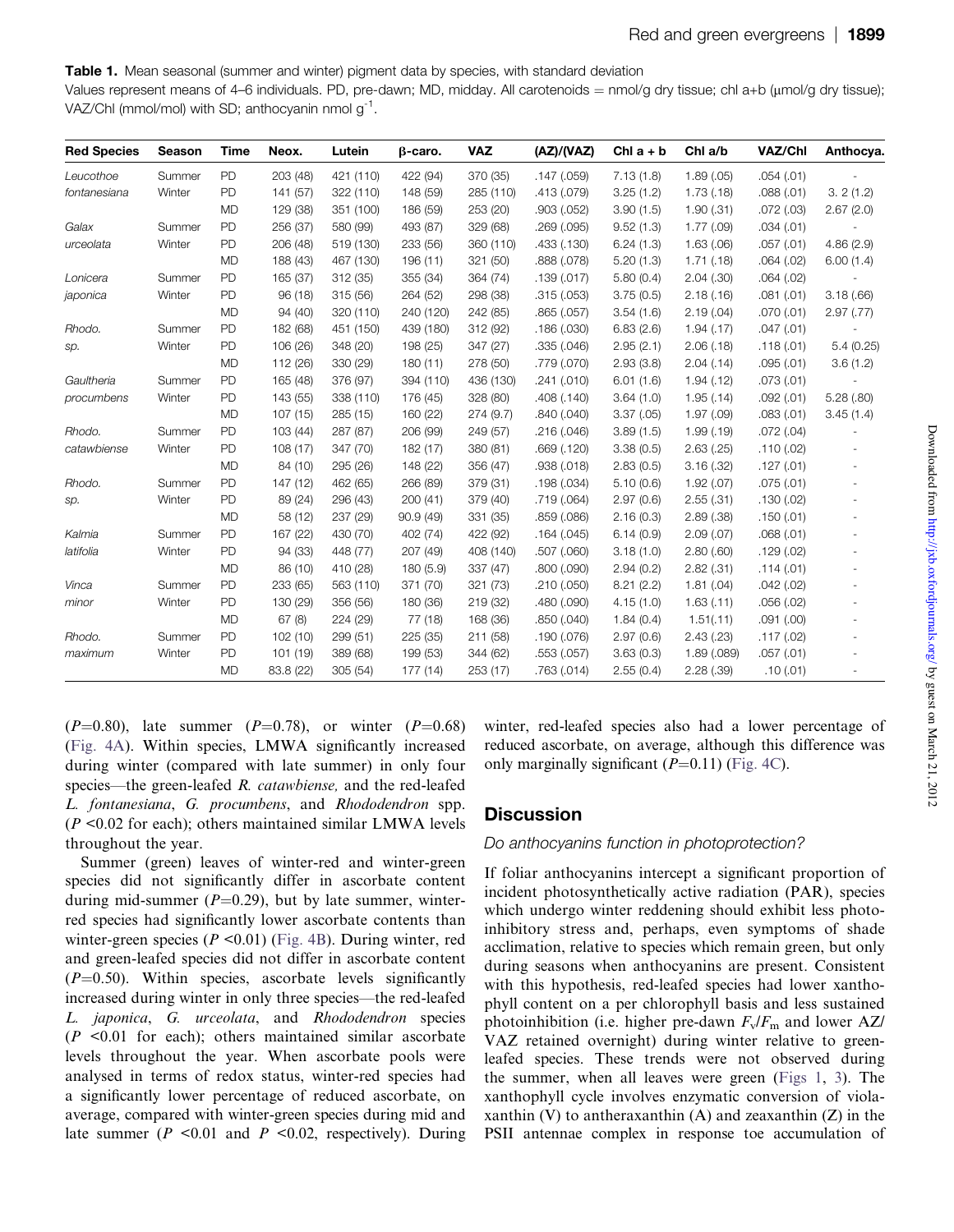

Fig. 1. Mean seasonal pigment data for pre-dawn (PD) and midday (MD). Black bars illustrate mean summer pre-dawn values, grey bars illustrate mean winter pre-dawn values, light bars illustrate mean winter midday values. Bars represent means of winter-red or winter-green species data for 4–5 individuals; error bars represent standard error. Significant differences between winter-green (left group) and winter-red (right group) species are denoted with asterisks (\*0.1>P>0.01; \*\*0.01>P>0.001; \*\*\*P<0.001).

<span id="page-5-0"></span>protons in the lumen (Demmig-Adams and Adams, 1996; [Eskling](#page-9-0) et al., 1997; [Gilmore, 1997](#page-9-0)). Acidification of the lumen also induces binding of the PsbS protein to the deepoxidated xanthophylls (A and Z), which helps trigger dissipation of the excitation energy as heat ([Eskling](#page-9-0) et al., [1997;](#page-9-0) Li et al.[, 2002](#page-10-0)). Therefore, higher proportions of AZ/ VAZ generally indicate increases in engaged photoprotection, and retained AZ/VAZ overnight reflects sustained photoprotection, usually in response to long-term stress (Demmig-Adams and Adams, 1996; [Gilmore, 1997](#page-9-0); Verhoeven et al., 1999). In addition to lower AZ/VAZ in winter-red leaves, there was also a significant, positive correlation between anthocyanin content and chlorophyll content, and a significant, negative correlation with chlorophyll a/b ([Fig. 2\)](#page-6-0). This suggests that anthocyanins caused a shading effect in associated tissues, as high chlorophyll content and low chlorophyll *alb* are symptoms of shade acclimation (Cui [et al.](#page-9-0), [1991](#page-9-0); [Grace and Logan, 1996](#page-9-0); [Demmig-Adams, 1998\)](#page-9-0). Additional evidence for shade acclimation in these species was given in Hughes and Smith (2007a), where light-response curves of winter-red species showed greater quantum yield of photosynthesis at low PAR, and a lower light saturation point, relative to winter-green species during winter, but not during summer, when all leaves were green.

There are some caveats, however, that should be considered before concluding that anthocyanins function in photoprotection. For example, although red-leafed species did show symptoms of shade acclimation during winter, some of these (e.g. higher total chlorophyll) were also observed during the summer when all leaves were green ([Fig. 1B](#page-5-0)). Why winter-red species would exhibit higher chlorophyll content year-round is unclear. However, the significant correlation between anthocyanin, chlorophyll, and chlorophyll a/b contents observed during winter does suggest that anthocyanins enhanced pre-existing differences that may have been present prior to colour change [\(Fig. 2](#page-6-0)). Another point to consider is that, although red-leafed species did have significantly lower AZ/VAZ retained overnight during winter (indicating less sustained photoinhibition), the proportion of AZ/VAZ at midday was similar between winter-red and winter-green species [\(Fig. 1C\)](#page-5-0). As might be expected, the increase in NPQ between pre-dawn and midday (measured via chlorophyll fluorescence) was also significantly greater for red-leafed species than green during winter [\(Fig. 3E\)](#page-7-0). These combined results suggest that red-leafed species utilized more of the rapidly and/or intermediately reversible components of non-photochemical quenching between pre-dawn and midday than green-leafed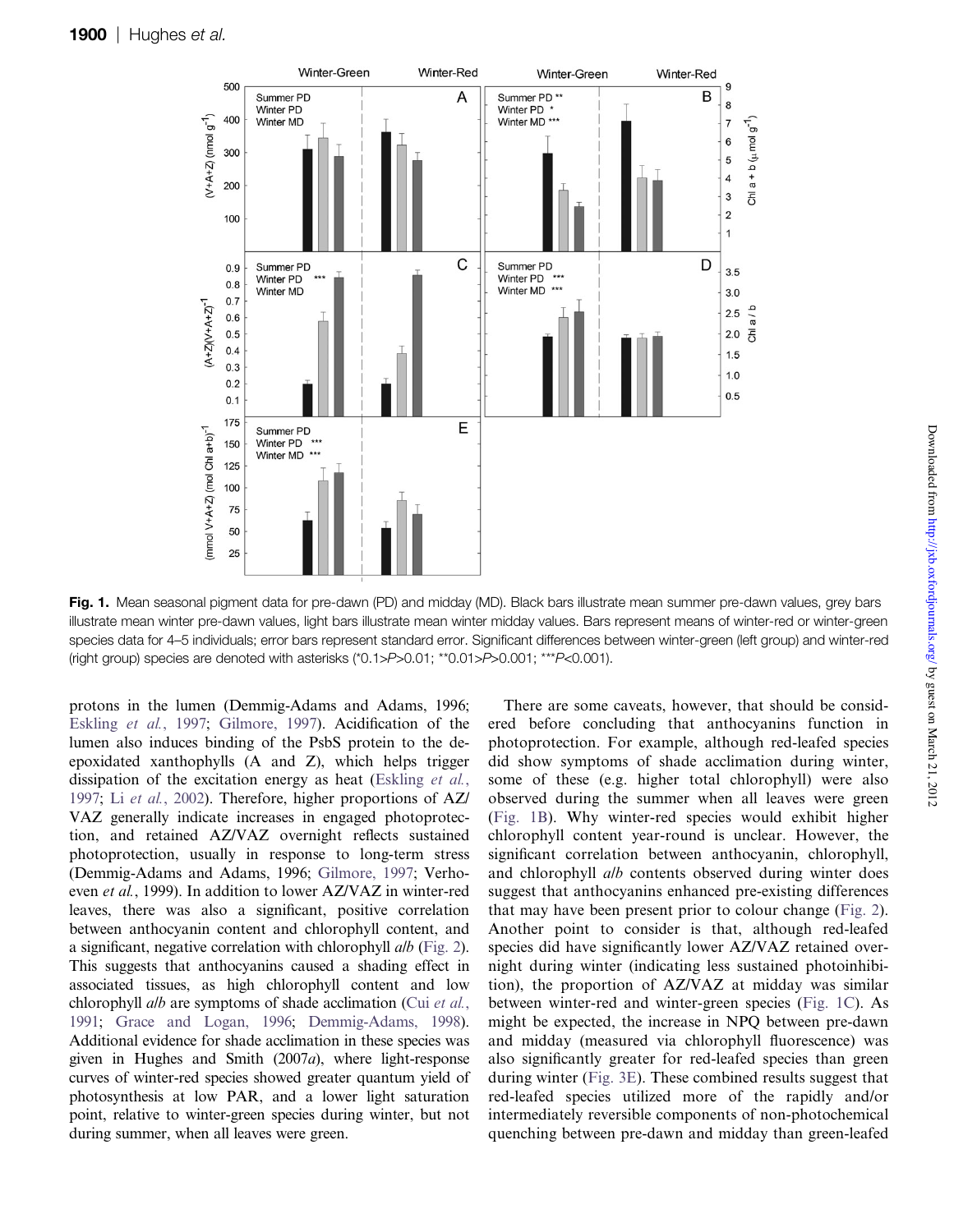

Fig. 2. Correlation between anthocyanin and chlorophyll a/b (upper) and total chlorophyll (lower). Points represent individuals, and 5–8 individuals are present for each of five winter-red, evergreen angiosperm species. Points represent pigment values from combined pre-dawn and midday winter measurements.

species. This may be a consequence of a smaller proportion of VAZ/Chl in red-leafed species [\(Table 1;](#page-4-0) [Fig. 1\)](#page-5-0), resulting in a higher proportion of de-epoxidation required for adequate photoprotection. The sustained de-epoxidation of xanthophylls at night in winter-green species but not winterred may also be attributed to greater damage to PSII, and consequent formation of protective chlorophyll/carotenoid protein complexes ([Gilmore and Ball, 2000](#page-9-0)).

<span id="page-6-0"></span>Regarding the antioxidant analyses, if anthocyanins were functioning in photoprotection (either through light-attenuation or antioxidant activity), it would be expected that redleafed species would have smaller LMWA pools during winter than green-leafed species because free radicals would (presumably) be less prolific. This hypothesis was based on the fundamental assumption that winter stress would result in an up-regulation of antioxidants relative to summer, in response to increased vulnerability to photoinhibition and photo-oxidative damage ([Esterbauer and](#page-9-0) [Grill, 1978;](#page-9-0) [Anderson](#page-9-0) et al., 1992; Polle et al.[, 1996\)](#page-10-0). However, in the species tested here, LMWA levels remained relatively constant throughout the year, and only significantly increased in four of the 11 species measured [\(Fig. 4A](#page-8-0)). When ascorbate (an important reductant in the water–water cycle) was analysed specifically, similar results were observed ([Fig. 4B\)](#page-8-0); ascorbate levels were only observed to increase significantly during winter in three of the 11 species tested relative to late summer values. [Verhoeven](#page-10-0) et al. (2005) also reported no significant increases in seasonal ascorbate between summer and winter in  $Taxus \times media$ , and suggested that the water–water cycle was not as important in winter-acclimation as NPQ because antioxidant activity is largely impeded by cold temperatures.

It might also be anticipated that LMWA would be higher when anthocyanins were present (i.e. winter versus summer leaves of winter-red species), as anthocyanins are a component of the LMWA pool. The fact that LMWA content significantly increased in only half of the red-leafed species measured during winter (compared with late summer) suggests that the contribution of anthocyanin to the LMWA pool is not substantial enough to be detected against the larger background pool of other LMWA. Thus, antioxidant data were not as informative as expected in this study, and could not be used to infer a photoprotective function for anthocyanins.

## Do winter-red species have a lower capacity for other photoprotective mechanisms?

Previous studies have suggested that individuals or species which undergo winter colour change correspond to those with the greatest need for photoprotection during winter, due to either (i) seasonal reductions in capacity for photosynthesis and/or (ii) a reduced capacity for other photoprotective strategies (e.g. non-photochemical quenching, antioxidants) (Hughes and Smith, 2007a; [Kytridis](#page-10-0) et al., [2008\)](#page-10-0). The former component (i) was tested in Hughes and Smith (2007a) on the same species studied here, where it was shown that winter-red species exhibited a similar range of photosynthetic capacities as winter-green species during both summer and winter (based on photosynthetic gas exchange measurements). It was also demonstrated here that winter-red species are not deficient in leaf nitrogen relative to winter-green species (in contrast to red versus green morphotypes of C. creticus reported by [Kytridis](#page-10-0) et al., [2008\)](#page-10-0) ([Table 2](#page-8-0)). It therefore appears that, on average, winter-red species do not have a significant reduced capacity for winter photosynthesis.

In the current study, the second component (ii) of this hypothesis was tested —that winter-red species compensate for a diminished capacity for non-photochemical quenching and/or antioxidants with anthocyanins. As described previously, during winter, red- and green-leafed species exhibited no significant difference in VAZ/dry mass, and during summer, winter-red species had marginally significantly *larger* pools of xanthophyll cycle pigments (VAZ/dry mass) on average  $(P=0.07)$ . These results indicate that red-leafed species are most probably not limited in their capacity for synthesis of xanthophyll cycle pigments, relative to wintergreen species. When xanthophyll content was expressed on a per chlorophyll basis, however, VAZ/Chl of red-leafed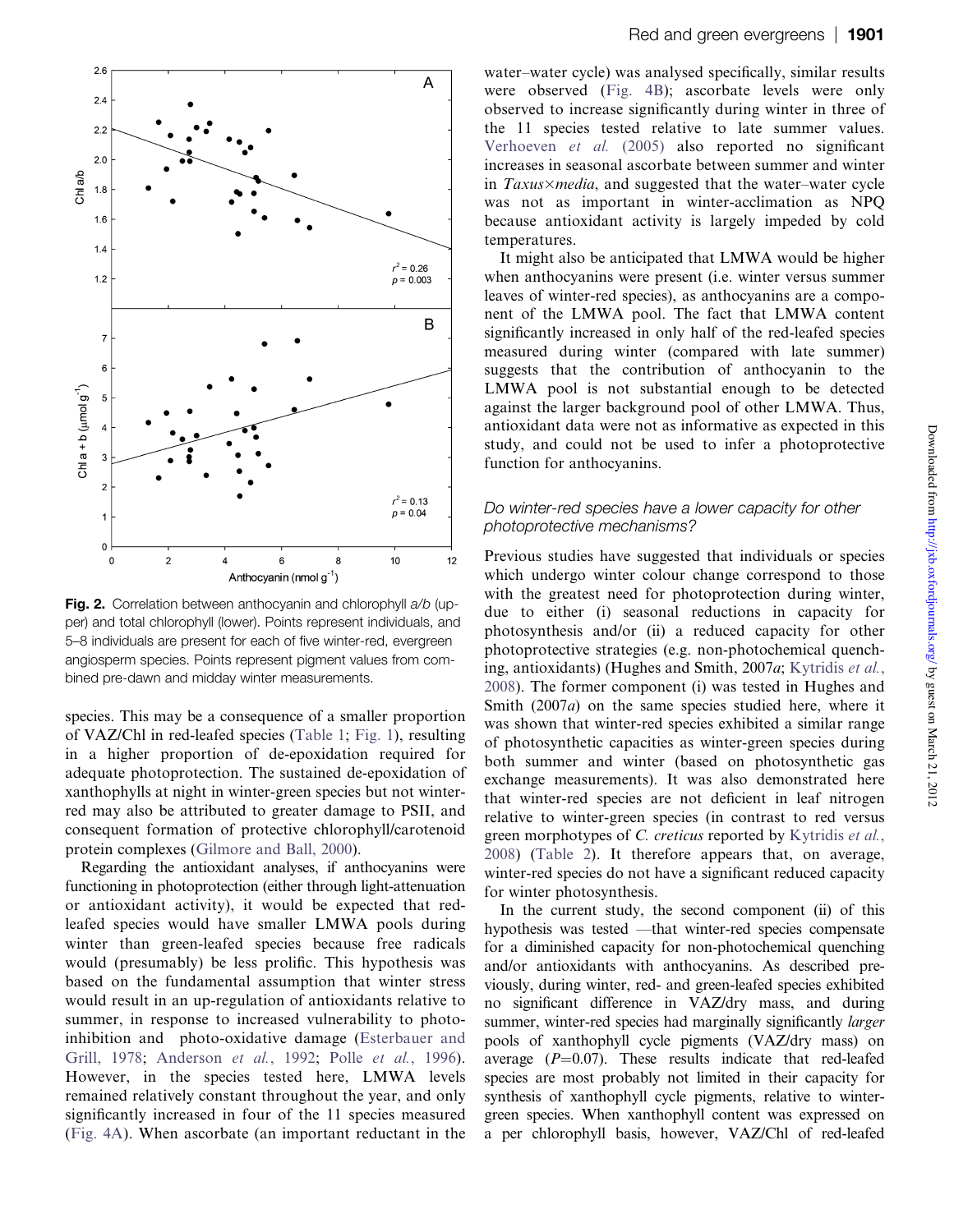

Fig. 3. Winter chlorophyll a fluorescence measurements at pre-dawn  $(F_v/F_m)$  and midday (Fv'/Fm' and NPQ). Bars represent means of 5–7 replicates +SD.

species was significantly *lower* than green-leafed species during winter (similar to the findings of [Kytridis](#page-10-0) et al., 2008). However, this was apparently due to greater chlorophyll content in red-leafed species relative to green-leafed species, rather than lower VAZ [\(Fig. 1;](#page-5-0) [Table 1](#page-4-0)). Antioxidant analyses also showed that winter-red species were not intrinsically deficient in LMWA during summer or winter, as winter-red species exhibited a similar range of ascorbate and LMWA levels in both seasons compared to the winter-green species ([Fig. 4](#page-8-0)). It is also worth noting that the species with both the lowest VAZ content (on a dry mass basis) and LMWA content during winter was green-leafed (V. minor), indicating that even the lowest levels of these photoprotective components combined did not result in winter reddening of leaves.

<span id="page-7-0"></span>From these results, it is clear that winter-red species cannot be unified based simply on a reduced capacity for xanthophyll cycle or LMWA production. Yet, according to our proposed explanation for winter colour change, a reduced capacity for energy sinks in general (i.e. either photoprotection or photosynthesis) should render an evergreen species to be in greater need for photoprotection by anthocyanins during winter. Unfortunately, testing this assumption by simply combining photosynthesis and photoprotection data is complicated by the known trade-off between photosynthetic capacity and relative need for photoprotection ([Osmond, 1981](#page-10-0); [Powles, 1984](#page-10-0)). For example, a species with high photosynthetic capacity  $(A_{sat})$  should also exhibit a relatively low engagement of photoprotection due to a greater capacity for energy dissipation via photosynthetic photochemistry and carboxylation. In such a case, low AZ/ VAZ, VAZ, or LMWA might be considered more a reduced need than a deficiency in photoprotection. True deficiencies in such a trade-off system are therefore difficult to determine, especially using inter-species comparisons as a relative scale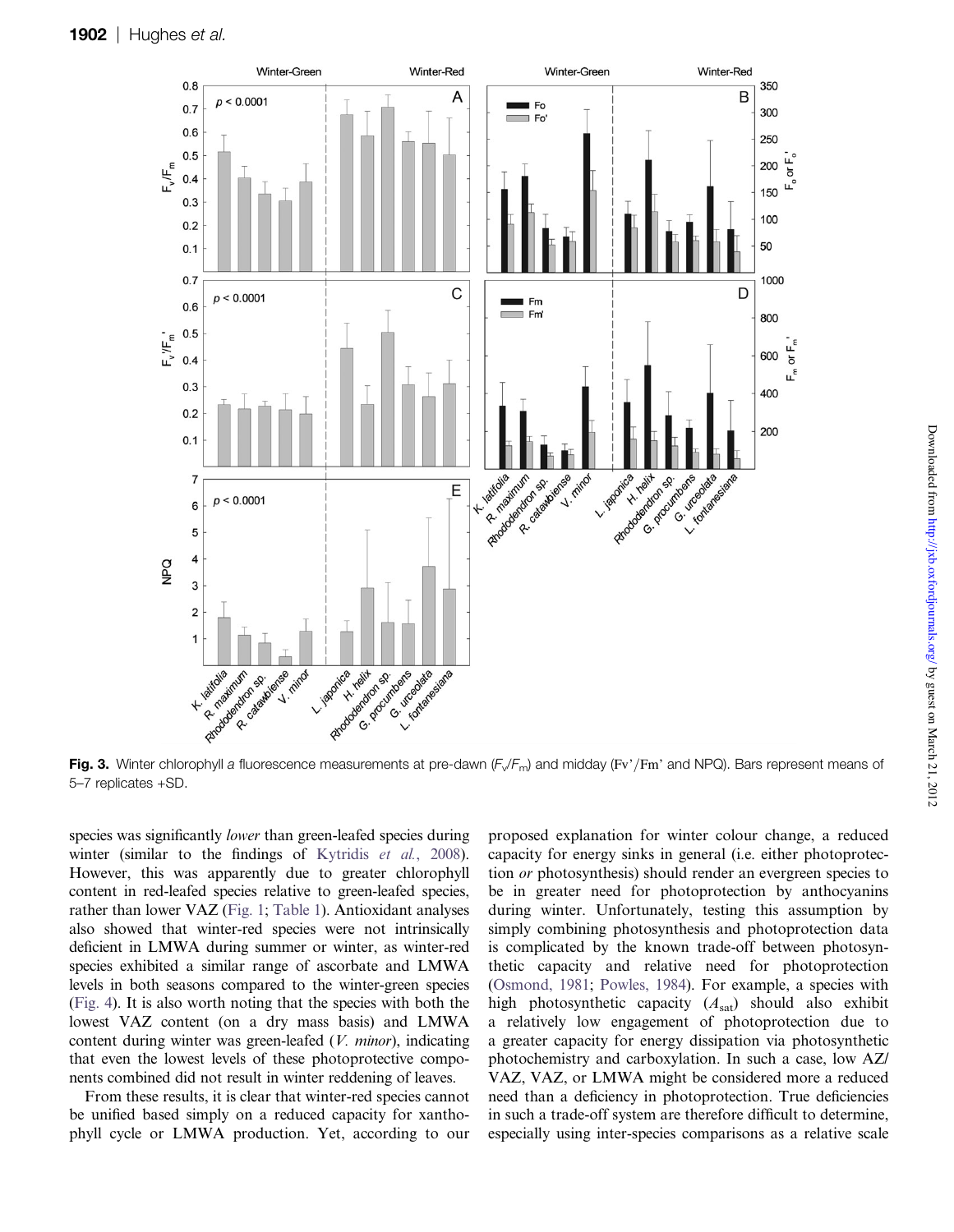

Fig. 4. Seasonal antioxidant data for winter-green species (left of the dashed line) and winter-red species (right). (Top) total low molecular weight antioxidants, measured by DPPH assay; (middle) ascorbate levels per gram fresh weight; (bottom) per cent reduced ascorbate. Bars represent means of five replicates, +SD.

<span id="page-8-0"></span>for what is to be considered 'low' or 'high'. Even simple assumptions, such as that photosynthetic capacity should be inversely proportional to photoprotective engagement, can be difficult to demonstrate at the inter-specific level. When mean winter  $A<sub>sat</sub>$  on a warm day (from Hughes and Smith, 2007a) was compared with mean winter LMWA, VAZ, and VAZ/ Chl, significant correlations could not be demonstrated (e.g. species with highest winter  $A_{\text{sat}}$  were not necessarily the species

Table 2. Mean winter leaf nitrogen content per unit dry mass (with SD) for winter-green (top group) versus winter-red (lower group) species

Values represent means of five individuals.

| <b>Species</b>            | %N        | C: N   |  |
|---------------------------|-----------|--------|--|
| Kalmia latifolia          | 1.4(0.2)  | 36(3)  |  |
| Rhododendron maximum      | 0.99(0.1) | 52(6)  |  |
| Rhododendron sp. (azalea) | 1.3(0.1)  | 38(3)  |  |
| Vinca minor               | 1.2(0.1)  | 41 (3) |  |
| Lonicera japonica         | 1.3(0.3)  | 39(8)  |  |
| Hedera helix              | 1.2(0.1)  | 40(3)  |  |
| Galax urceolata           | 1.3(1)    | 40(3)  |  |
| Rhododendron sp. (azalea) | 1.3(0.1)  | 40(3)  |  |
| Gaultheria procumbens     | 1.2(0.1)  | 39(3)  |  |
| Leucothoe fontanesiana    | 1.2(0.04) | 42(2)  |  |

with lowest LMWA, VAZ, or VAZ/Chl) (data not shown). However, our photosynthesis and photoprotection data were derived from different field seasons, leaves, and weather conditions (Hughes and Smith, 2007a versus the current study). Therefore, while the current study does clearly show that winter-red species have a similar capacity for synthesizing similar quantities of LMWA and xanthophyll cycle pigments as winter-green species, it cannot be demonstrated at this time that red species represent either species with low photosynthetic capacity or reduced capacity for photoprotection. What can be concluded at this point is that either explanation alone is insufficient to explain winter reddening.

# Conclusion

In summary, our results were generally consistent with a photoprotective function of anthocyanin pigments in winter leaves of angiosperm evergreens. Red-leafed species showed signs of increased shade acclimation, and a lesssustained photoinhibition of photosynthesis, relative to green-leafed species. However, why some species exhibit winter colour change while others do not could not be determined, as red and green species could not be classified based solely on the capacity for xanthophyll cycle pigments or for LMWA. Our previous work also could not establish a link between winter colour change and either winter photosynthetic capacity (Hughes and Smith, 2007a) or drought tolerance ([Hughes](#page-10-0) et al., 2010). In all three studies, winter-red and winter-green species appeared to have overlapping physiologies and biochemistries, rendering a single, physiological predictor of winter reddening elusive. We maintain that comparative physiological studies are still valuable to pursue, however, especially those utilizing red and non-red morphotypes of a single species [\(Kytridis](#page-10-0) et al., [2008\)](#page-10-0). These latter systems may be especially valuable if the proximate causes of winter colour change are subtle. The possibility is also acknowledged that the cause(s) of winter reddening may be different for different species, and that winter colour change could be due to a variety (or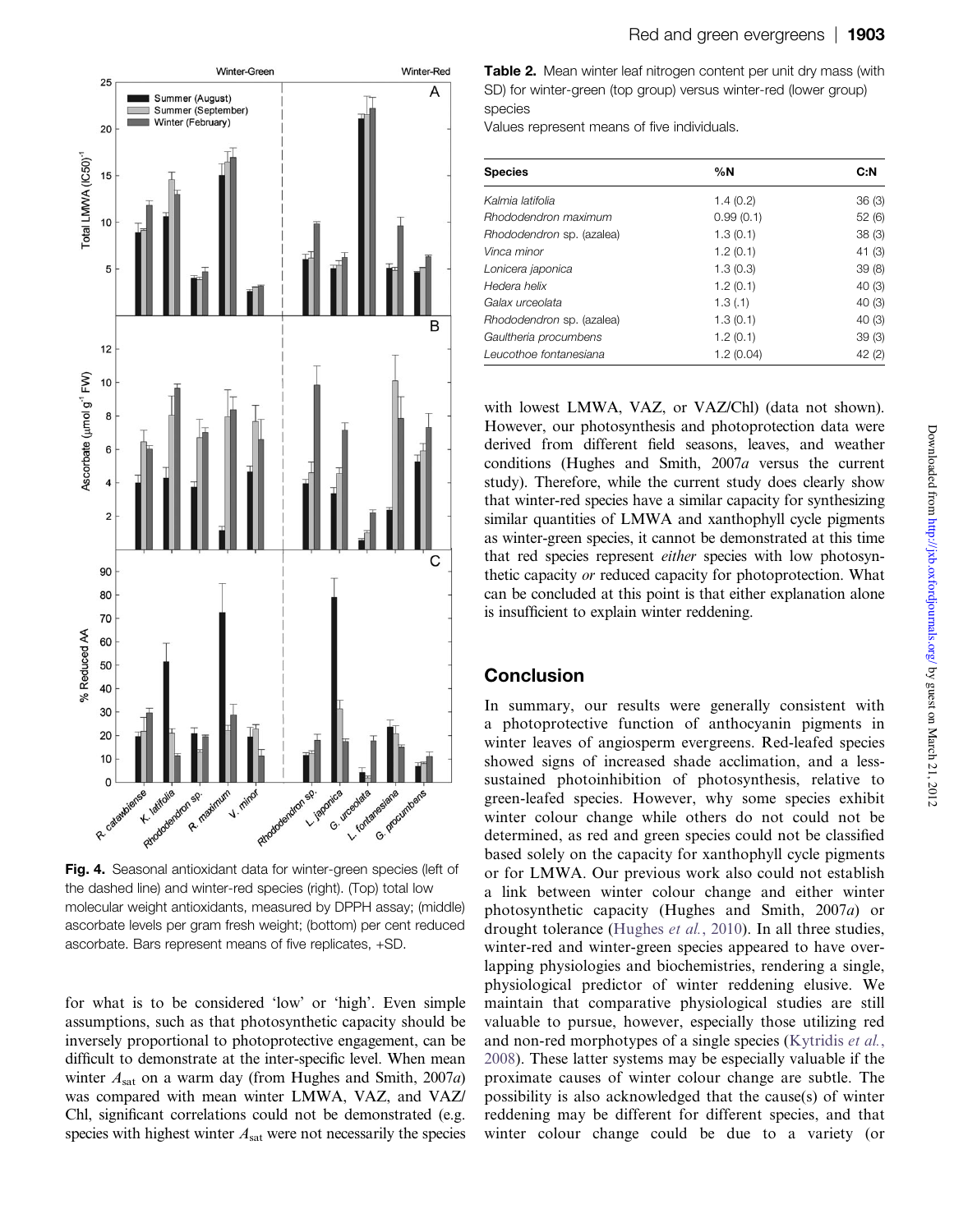## 1904  $\mid$  Hughes et al.

combination) of factors. In this regard, more inter-specific surveys involving additional species could be valuable for determining which factors contribute to colour change among different species and lineages.

# Acknowledgements

The authors would like to thank L Renee Tucker of the USDA–ARS Plant Science Research Unit and Kari Kohler at the University of Minnesota for technical assistance with laboratory analyses. This work was supported by the Vecellio Fund at Wake Forest University.

# **References**

## Adams III WW, Demmig-Adams B, Rosenstiel TN,

**Brightwell AK, Ebbert V,** 2002. Photosynthesis and photoprotection in overwintering plants. Plant Biology 4, 545-557.

Adams III WW, Demmig-Adams B, Rosenstiel TN, Ebbert V. 2001. Dependence of photosynthesis and energy dissipation activity upon growth form and light environment during the winter. Photosynthesis Research 65, 51-62.

Adams III WW, Zarter CR, Ebbert V, Demmig-Adams B. 2004. Photoprotective strategies of overwintering evergreens. Bioscience 54, 41–49.

Anderson JV, Chevone BI, Hess JL. 1992. Seasonal variation in the antioxidant system of eastern white pine needles: evidence for thermal dependence. Plant Physiology 98, 501-508.

Archetti M, Doring TF, Hagen SB, et al. 2009. Adaptive explanations for autumn colours: an interdisciplinary approach. Trends in Ecology and Evolution 24, 166-173.

Baker NR. 1994. Chilling stress and photosynthesis. In: Foyer CH, Mullineaux PM, eds. Causes of photooxidative stress and amelioration of defense systems in plants. Boca Raton, FL: CRC Press, 127–154.

Björkman O, Demmig-Adams B. 1994. Regulation of photosynthetic light energy capture, conversion and dissipation in leaves of higher plants. In: Schulze E-D, Caldwell MM, eds. Ecophysiology of photosynthesis. Ecological studies, Vol. 100. Berlin: Springer-Verlag, 18–48.

Burkey KO, Neufeld HS, Souza L, Chappelka AH, Davison AW. 2006. Seasonal profiles of leaf ascorbic acid content and redox state in ozone-sensitive wildflowers. Environmental Pollution 143, 427–434.

Cavender-Bares J, Apostol S, Moya I, Briantais JM, Bazzaz FA. 1999. Chilling-induced photoinhibition in two oak species: are evergreen leaves inherently better protected than deciduous leaves? Photosynthetica 36, 587-596.

Cavender-Bares J, Cortes P, Rambal S, Joffre R, Miles B, Rocheteau A. 2005. Summer and winter sensitivity of leaves and xylem to minimum freezing temperatures: a comparison of cooccurring Mediterranean oaks that differ in leaf lifespan. New Phytologist 168. 597-612.

<span id="page-9-0"></span>Chalker-Scott L. 1999. Environmental significance of anthocyanins in plant responses. Photochemistry and Photobiology 70, 1–9.

Close DC, Beadle CL, Holz GK, Brown PH. 2002. Effect of shadecloth tree shelters on cold-induced photoinhibition, foliar anthocyanin and growth of Eucalyptus globulus and E. nitens seedlings during establishment. Australian Journal of Botany 50, 15-20.

Close DC, Beadle CL, Hovenden MJ. 2003. Interactive effects of nitrogen and irradiance on sustained xanthophyll cycle engagement in Eucalyptus nitens leaves during winter. Oecologia 134, 32-36.

Cui M, Vogelmann TC, Smith WK. 1991. Chlorophyll and light gradients in sun and shade leaves of Spinacia oleracea. Plant, Cell and Environment 14, 493–500.

Demmig-Adams B. 1998. Survey of thermal energy dissipation and pigment composition in sun and shade leaves. Plant and Cell Physiology 39, 474-482.

Demmig-Adams B, Adams III WW. 1996. The role of xanthophyll cycle carotenoids in the protection of photosynthesis. Trends in Plant Science **1,** 21-26.

Eskling M, Arvidsson P-O, A<sup>kerlund H-</sup> E. 1997. The xanthophyll cycle, its regulation and components. Physiologia Plantarum 100, 806–816.

**Esterbauer H, Grill D.** 1978. Seasonal variation of glutathione and glutathione reductase activity in needles of Picea abies. Plant Physiology 61, 119–121.

Feild TS, Lee DW, Holbrook NM. 2001. Why leaves turn red in autumn. The role of anthocyanins in senescing leaves of red-osier dogwood. Plant Physiology 127, 566-574.

Garcia-Plazaola JI, Artetxe U, Becerril JM. 1999. Diurnal changes in antioxidant and carotenoid composition in the Mediterranean schlerophyll tree Quercus ilex (L.) during winter. Plant Science 143, 125–133.

Garcia-Plazaola JI, Becerril JM, Hernandez A, Niinemets U, Kollist H. 2004. Acclimation of antioxidant pools to the light environment in a natural forest canopy. New Phytologist 163, 87-97.

Gilmore AM. 1997. Mechanistic aspects of xanthophyll cycledependent photoprotection in higher plant chloroplasts and leaves. Physiologia Plantarum 99, 197-209.

Gilmore AM, Ball MC. 2000. Protection and storage of chlorophyll in overwintering evergreens. Proceedings of the National Academy of Sciences, USA **70,** 11098-11101.

Gilmore AM, Yamamoto HY. 1991. Resolution of lutein and zeaxanthin using a non-endcapped, lightly carbon-loaded C-18 highperformance liquid-chromatographic column. Journal of Chromatography 543, 137-145.

Gould KS, McKelvie J, Markham KR. 2002. Do anthocyanins function as antioxidants in leaves? Imaging of  $H_2O_2$  in red and green leaves after mechanical injury. Plant, Cell and Environment 25, 1261–1269.

Gould KS. 2004. Nature's swiss army knife: the diverse protective roles of anthocyanins in leaves. Journal of Biomedicine and Biotechnology 5, 314-320.

Grace SG, Logan BA. 1996. Acclimation of foliar antioxidant systems to growth irradiance in three broad-leaved evergreen species. Plant Physiology **112.** 1631-1640.

**Hughes NM.** 2011. Winter leaf reddening in 'evergreen' species. New Phytologist **190.** 573-581.